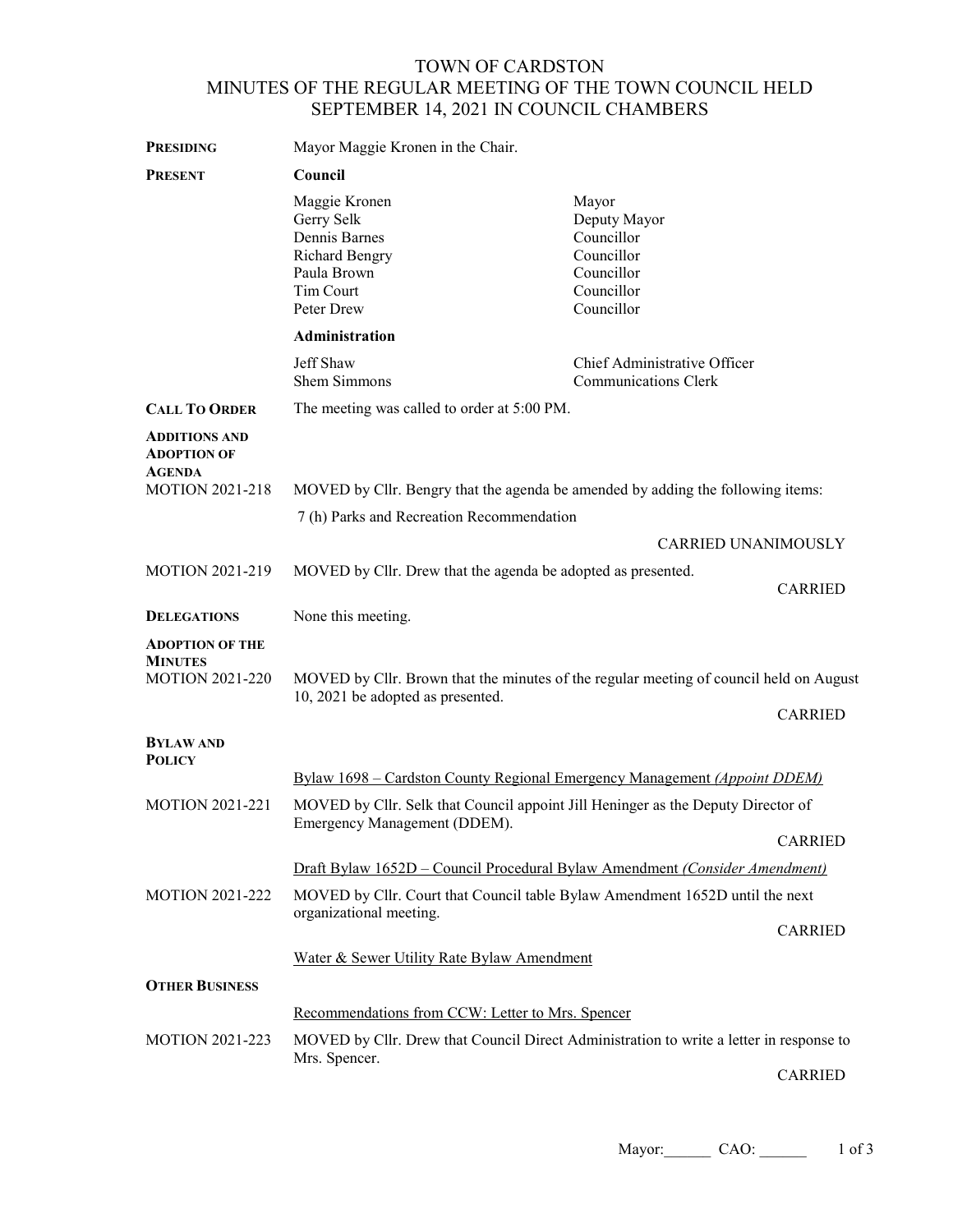## TOWN OF CARDSTON MINUTES OF THE REGULAR MEETING OF THE TOWN COUNCIL HELD SEPTEMBER 14, 2021 IN COUNCIL CHAMBERS

## Westwind School Division Election Agreement *(Review and consider approval)*

- MOTION 2021-224 MOVED by Cllr. Selk that Council approve the election agreement with the Westwind School Division. CARRIED Golf Reserves Transfer *(Consider approval of transfer)* MOTION 2021-225 MOVED by Cllr. Bengry that Council approve a transfer from reserves from account 4-10- 268 Recreation Reserves, to account 2-72-702 Golf Course Materials. CARRIED Proclomation on September 30 – National Truth and Reconciliation Day *(Continued discussion)*
- MOTION 2021-226 MOVED by Cllr. Brown:

**WHEREAS**, the Truth and Reconciliation Commission of Canada (TRC) has produced 94 calls to action in order to redress the legacy of residential schools and advance the process of Canadian reconciliation with Aboriginal people (First Nations, Inuit, and Métis), including a call upon the Federal Government, in collaboration with Aboriginal peoples, to establish, as a statutory holiday, a National Day for Truth and Reconciliation to honour Survivors, their families, and communities, and ensure that public commemoration of the history and legacy of residential schools remains a vital component of the reconciliation process;

**AND WHEREAS,** The Council of the Town of Cardston has endeavoured to take steps towards reconciliation through initiatives such as the Cardston-Kainai Pow Wow, the formation of a Truth and Reconciliation Advisory Committee, the acknowledgement of Cardston being in traditional Blackfoot territory as part of the official Cardston armorial bearings, and the creation of the Riverside Healing Garden for a monument memorializing the victims of the Baker Massacre and the victims of the residential school system.

**AND WHEREAS,** The Council of the Town of Cardston desires to continue to work with their First Nation neighbours in building bridges between the cultures within the Town of Cardston, and continue to work towards reconciliation;

AND WHEREAS, The Federal Government of Canada has declared that September 30<sup>th</sup> shall be recognised in Canada as the National Day for Truth and Reconciliation, and a federal statutory holiday;

**AND WHEREAS,** The Government of Alberta has encouraged all Albertans to reflect on the legacy of residential schools;

**NOW THEREFORE**, the Council of the Town of Cardston, duly assembled, hereby proclaims that September  $30<sup>th</sup>$  shall be recognised as the National Day for Truth and Reconciliation in the Town of Cardston, and that henceforth, annual commemoration ceremonies shall be organised on the said date each year to honour Survivors, their families, and communities, and ensure that public commemoration of the history and legacy of residential schools remains a vital component of the reconciliation process.

CARRIED

Letter to Minister Luan *(Consider approval of letter)*

MOTION 2021-227 MOVED by Cllr. Brown that Council send the Mayor's letter to minister Luan and cc. to the County.

CARRIED